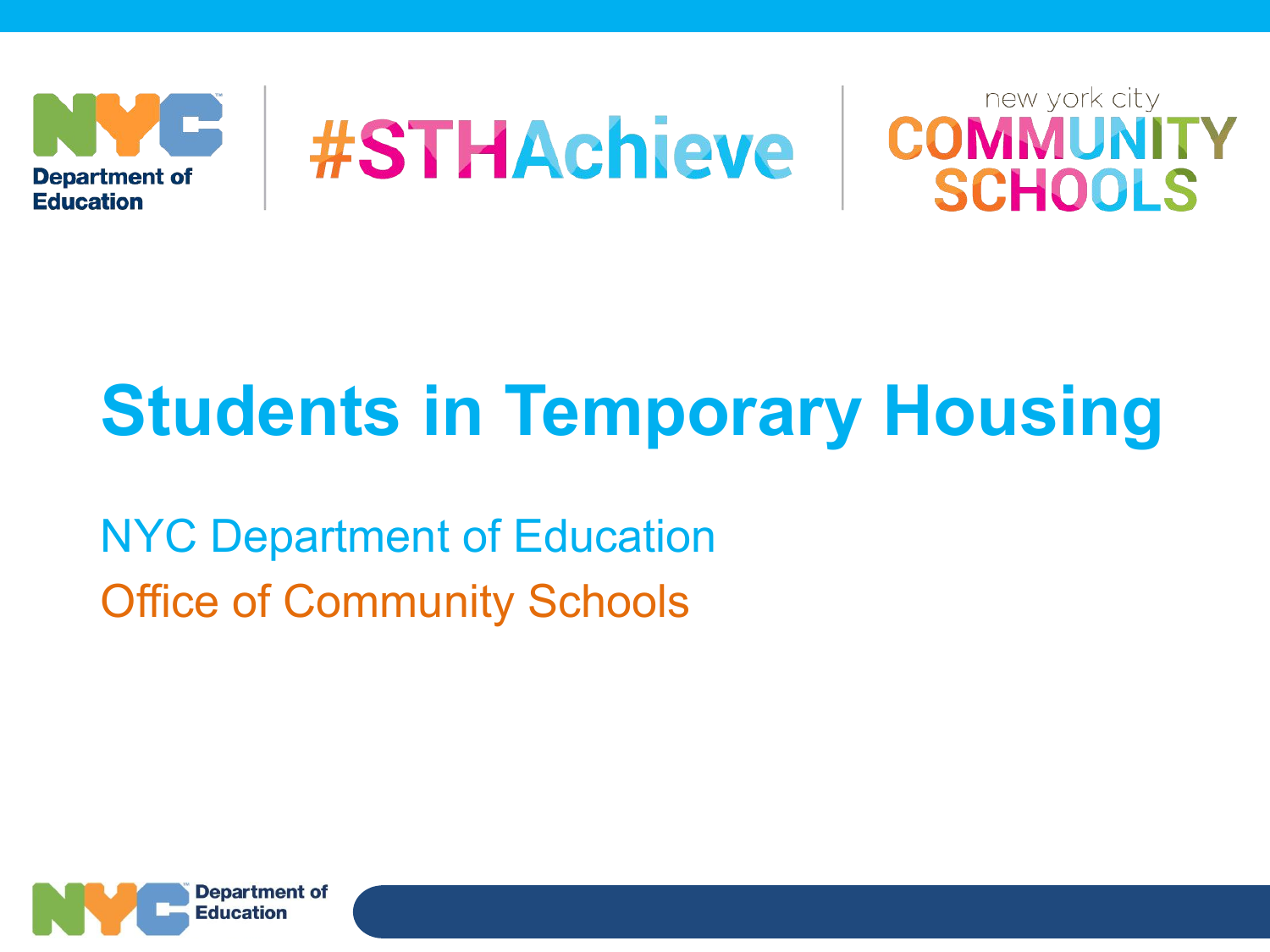### **Under [McKinney-Vento Act](https://nysteachs.org/topic-resource/mckinney-vento-homeless-education-assistance-act-reauthorized-by-title-ix-part-a-of-the-every-student-succeeds-act-essa/), students are considered to be in temporary housing if their nighttime residence is not fixed, regular and adequate.**

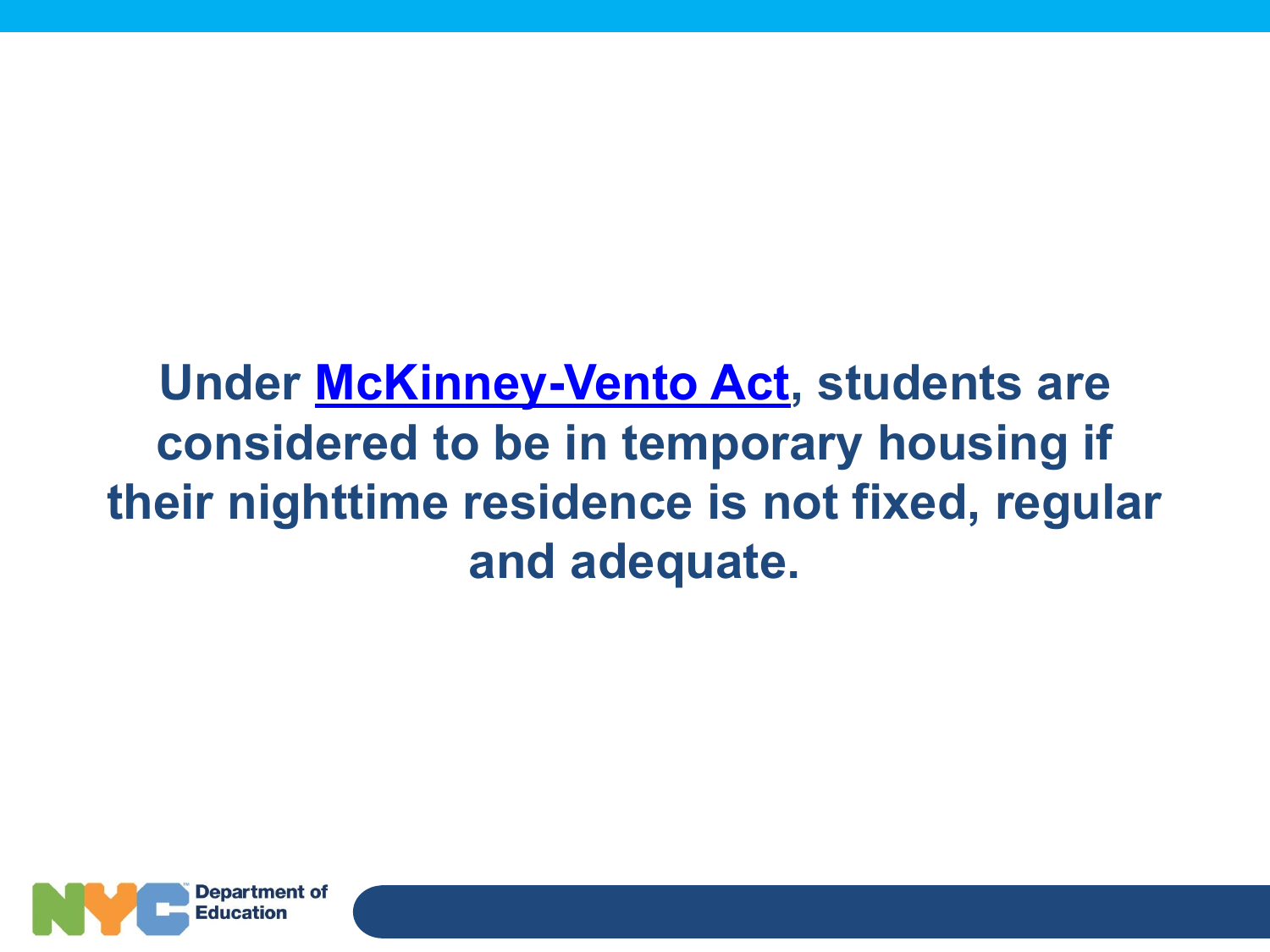# How the DOE Tracks Homelessness

### Students in Temporary Housing (STH) fall into three categories

| <b>Housing Type</b>                    | Approximate % of<br><b>students</b> | How does the DOE track these<br>families?                              |
|----------------------------------------|-------------------------------------|------------------------------------------------------------------------|
| Doubled up due to<br>economic hardship | $\sim$ 65% of all STH               | Collected by schools using the<br><b>NYC DOE Housing Questionnaire</b> |
| Living in shelter                      | $\sim$ 33% of all students          | Reported by agency partners                                            |
| Other temporary<br>housing             | $\sim$ 1-2% of all students         | Collected by schools using the<br><b>NYC DOE Housing Questionnaire</b> |

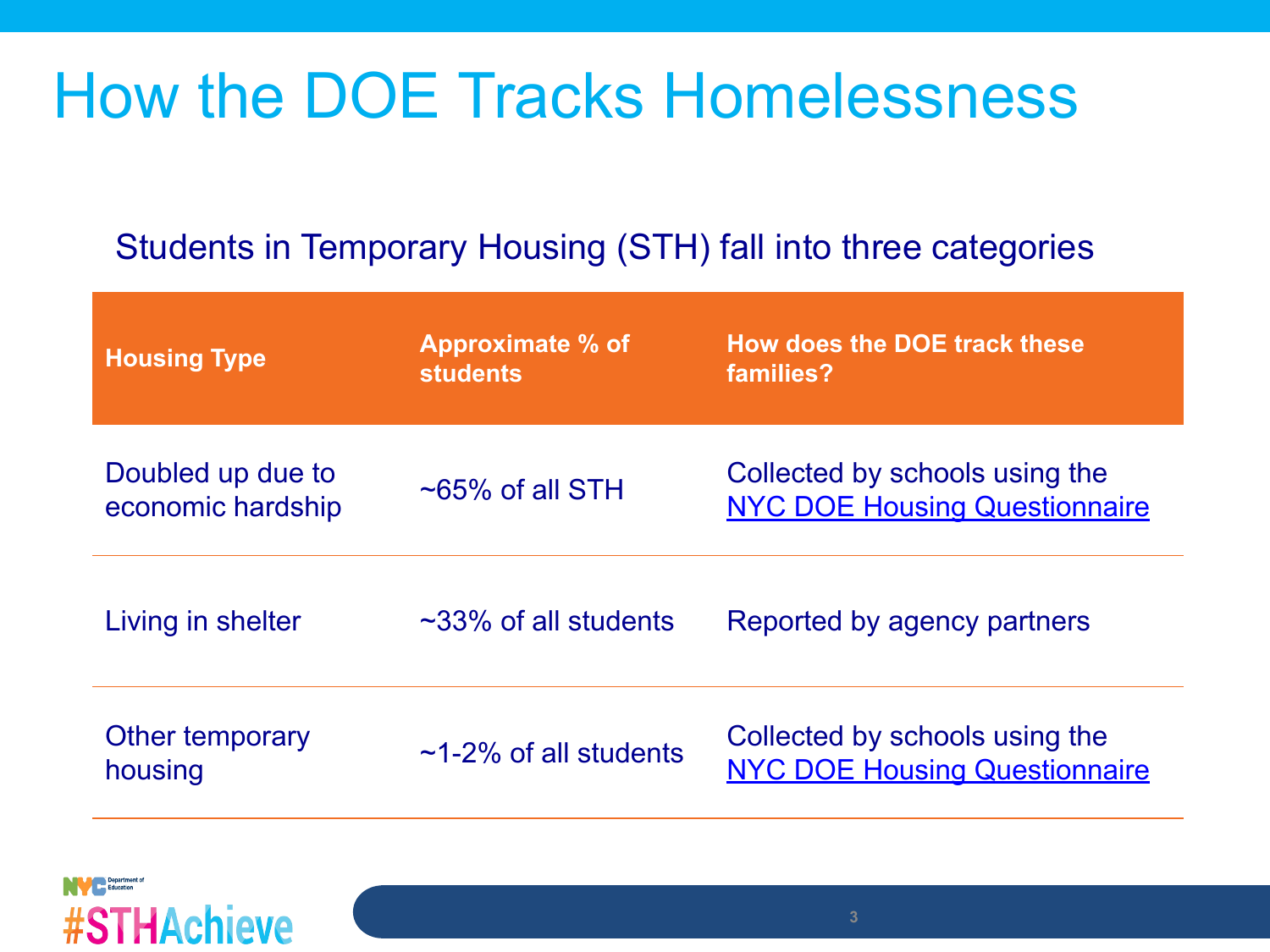### Legal Rights of Students in Temporary Housing

Under [the McKinney-Vento Act,](https://nysteachs.org/topic-resource/mckinney-vento-homeless-education-assistance-act-reauthorized-by-title-ix-part-a-of-the-every-student-succeeds-act-essa/) and [Chancellor's Regulation A-780](https://www.schools.nyc.gov/about-us/policies/chancellors-regulations/volume-a-regulations/2), a student in temporary housing has the right to:

- **A free public education**
- Not be denied **immediate school enrollment** because of their temporary housing status or they lack enrollment documentation
- To stay in their current school or choose to attend a zoned school
- **Transportation services** to and from school
- **Continued special education services** regardless of school transfer
- Receive **all services and supports comparable to those offered to other students**
- **● Individualized college counseling** if they are an unaccompanied youth

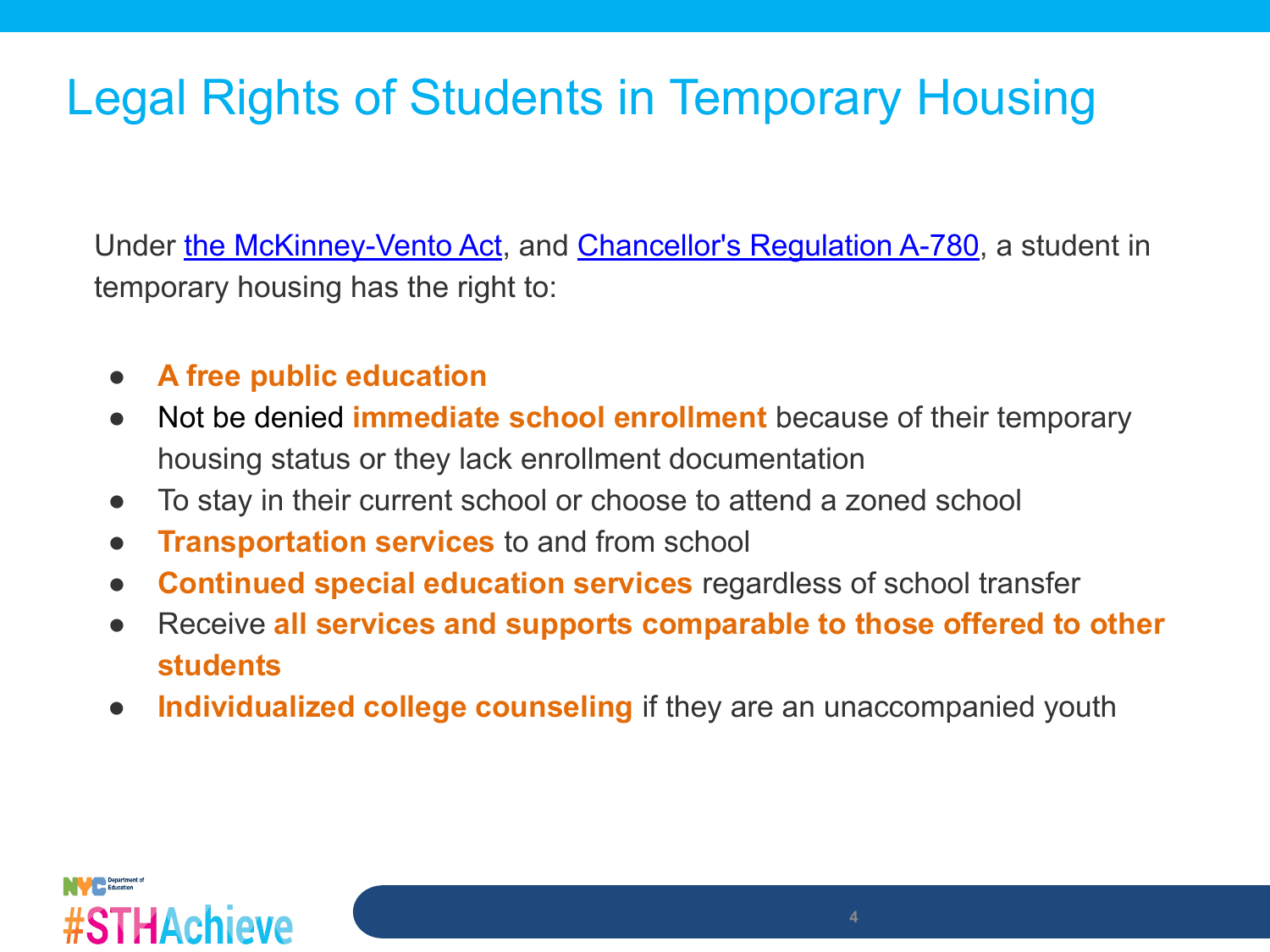# Scope of Homelessness by Borough

| <b>Borough</b>       | <b>AII NYC</b> | <b>STH</b> | %STH  | <b>Foster Care*</b> |
|----------------------|----------------|------------|-------|---------------------|
| <b>Bronx</b>         | 194,821        | 28,524     | 14.6% | 1,876               |
| <b>Manhattan</b>     | 146,338        | 14,207     | 9.7%  | 1,747               |
| <b>Brooklyn</b>      | 289,091        | 22,864     | 7.9%  | 1,372               |
| <b>Queens</b>        | 294,580        | 19,370     | 6.6%  | 449                 |
| <b>Staten Island</b> | 67,338         | 2,205      | 3.3%  | 2,163               |
| <b>Citywide</b>      | 992,168        | 87,171     | 8.8%  | 7,607               |

*\*Students in foster care are not considered in temporary housing but face similar challenges and are supported by the STH team.*

*Data from SY20-21*

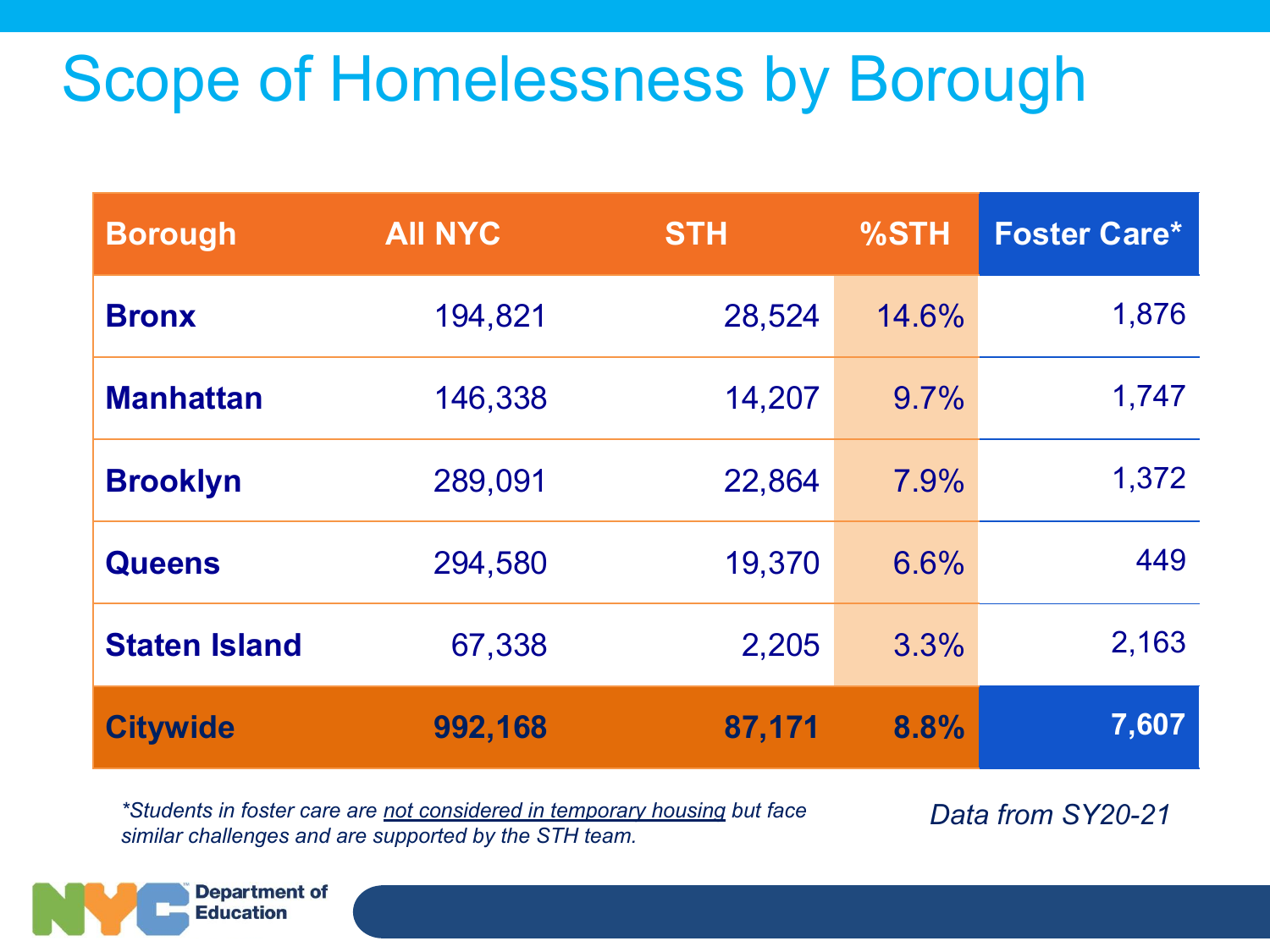## Chronic Absence is a Key Indicator

| <b>School</b><br><b>Year</b> | <b>Shelter Only</b><br><b>Attendance</b><br><b>Rates</b> | <b>Shelter Only</b><br><b>Chronic</b><br><b>Absence</b><br><b>Rates</b> | <b>AII STH</b><br><b>Attendance</b><br><b>Rates</b> | <b>AII STH</b><br><b>Chronic</b><br><b>Absence</b><br><b>Rates</b> | <b>Permanently</b><br><b>Housed</b><br><b>Attendance</b><br><b>Rates</b> | <b>Permanently</b><br><b>Housed</b><br><b>Chronic</b><br><b>Absence</b><br><b>Rates</b> |
|------------------------------|----------------------------------------------------------|-------------------------------------------------------------------------|-----------------------------------------------------|--------------------------------------------------------------------|--------------------------------------------------------------------------|-----------------------------------------------------------------------------------------|
| <b>SY</b><br>18-19           | 82.4%                                                    | 64.1%                                                                   | 87.6%                                               | 44.5%                                                              | 91.9%                                                                    | 25.4%                                                                                   |
| <b>SY</b><br>$20 - 21$       | 76.7%                                                    | 64.0%                                                                   | 83.9%                                               | 46.6%                                                              | 89.7%                                                                    | 28.9%                                                                                   |
| $\frac{9}{6}$<br>Change      | $-5.7\%$                                                 | $-0.1\%$                                                                | $-3.7\%$                                            | $2.0\%$                                                            | $-2.3%$                                                                  | 3.5%                                                                                    |

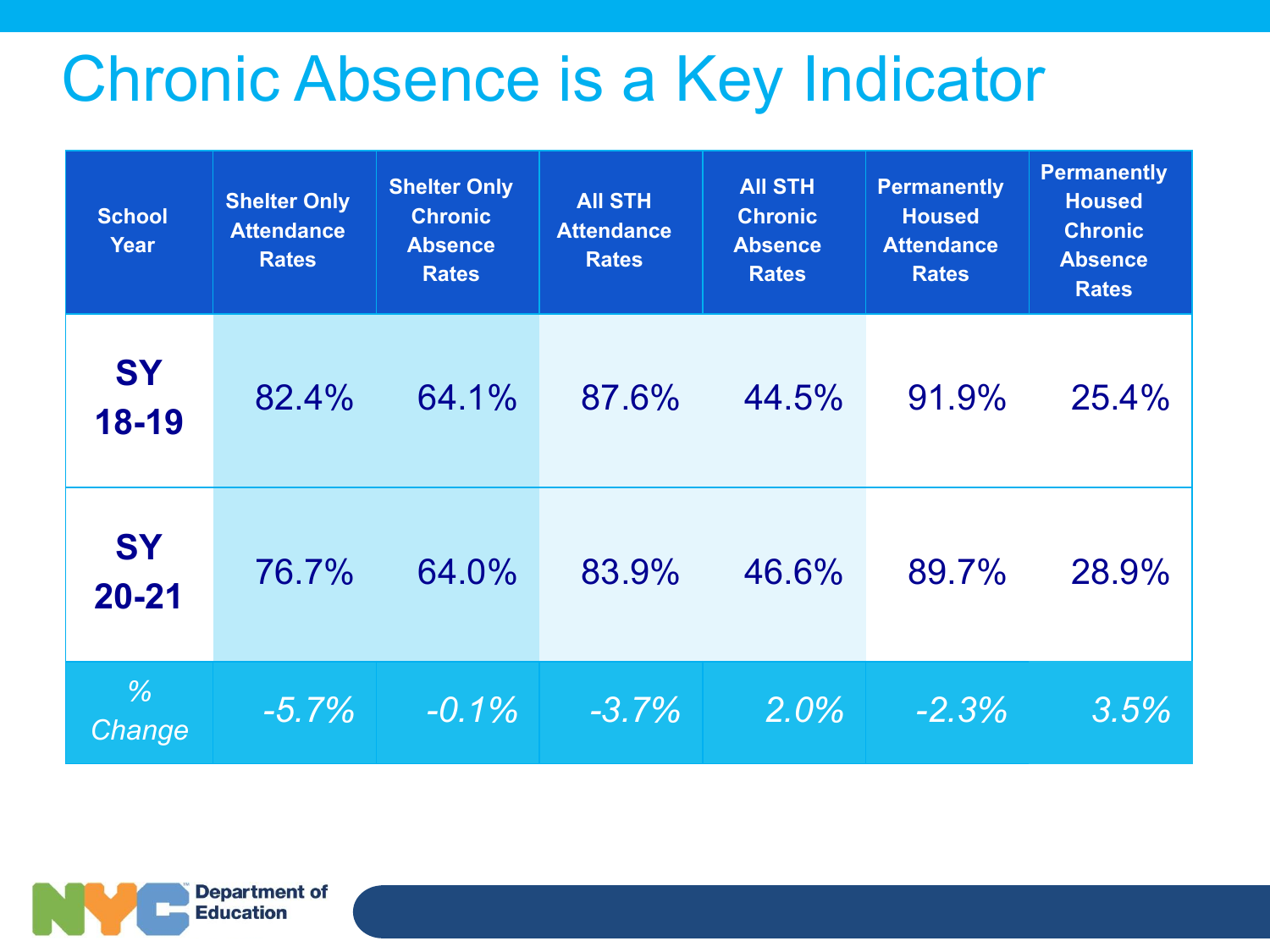# Whole Child, Whole Community Support

| <b>School Culture,</b><br><b>Climate and</b><br><b>Well-Being</b>                                                                                                                               | <b>Office of</b><br><b>Community Schools</b>                                                                                                                                                                                                                                                                        | <b>Students in</b><br><b>Temporary Housing</b>                                                                                                                                                                                                                                                                                                         |
|-------------------------------------------------------------------------------------------------------------------------------------------------------------------------------------------------|---------------------------------------------------------------------------------------------------------------------------------------------------------------------------------------------------------------------------------------------------------------------------------------------------------------------|--------------------------------------------------------------------------------------------------------------------------------------------------------------------------------------------------------------------------------------------------------------------------------------------------------------------------------------------------------|
| Chief,<br>Dr. Jawana Johnson                                                                                                                                                                    | <b>Senior Executive Director</b><br><b>Sarah Jonas</b>                                                                                                                                                                                                                                                              | <b>Executive Director</b><br><b>Michael Hickey</b>                                                                                                                                                                                                                                                                                                     |
| Ensuring healthy, safe, and<br>$\bullet$<br>supportive school communities<br>that value and affirm the varied<br>identities, experiences, and<br>needs of students, families,<br>and educators. | Educating every child to be<br>successful in college and career<br>requires support from all sides.<br><b>Community Schools help students</b><br>find their passion by integrating<br>academics, health, youth<br>development, and family<br>engagement.<br>Bringing schools and partners<br>together to create new | Supporting students and families<br>$\bullet$<br>affected by homelessness by<br>meeting them where they are,<br>understanding their needs, and<br>providing supports so that every<br>student can access their<br>education free from the barriers<br>caused by housing instability<br>and poverty.<br><b>Training 1,600 School Based</b><br>$\bullet$ |

opportunities and real results, fostering collaboration within a

community.

**Department of Education** 

Deploying nearly 350 dedicated school- and shelter-based staff

STH Liaisons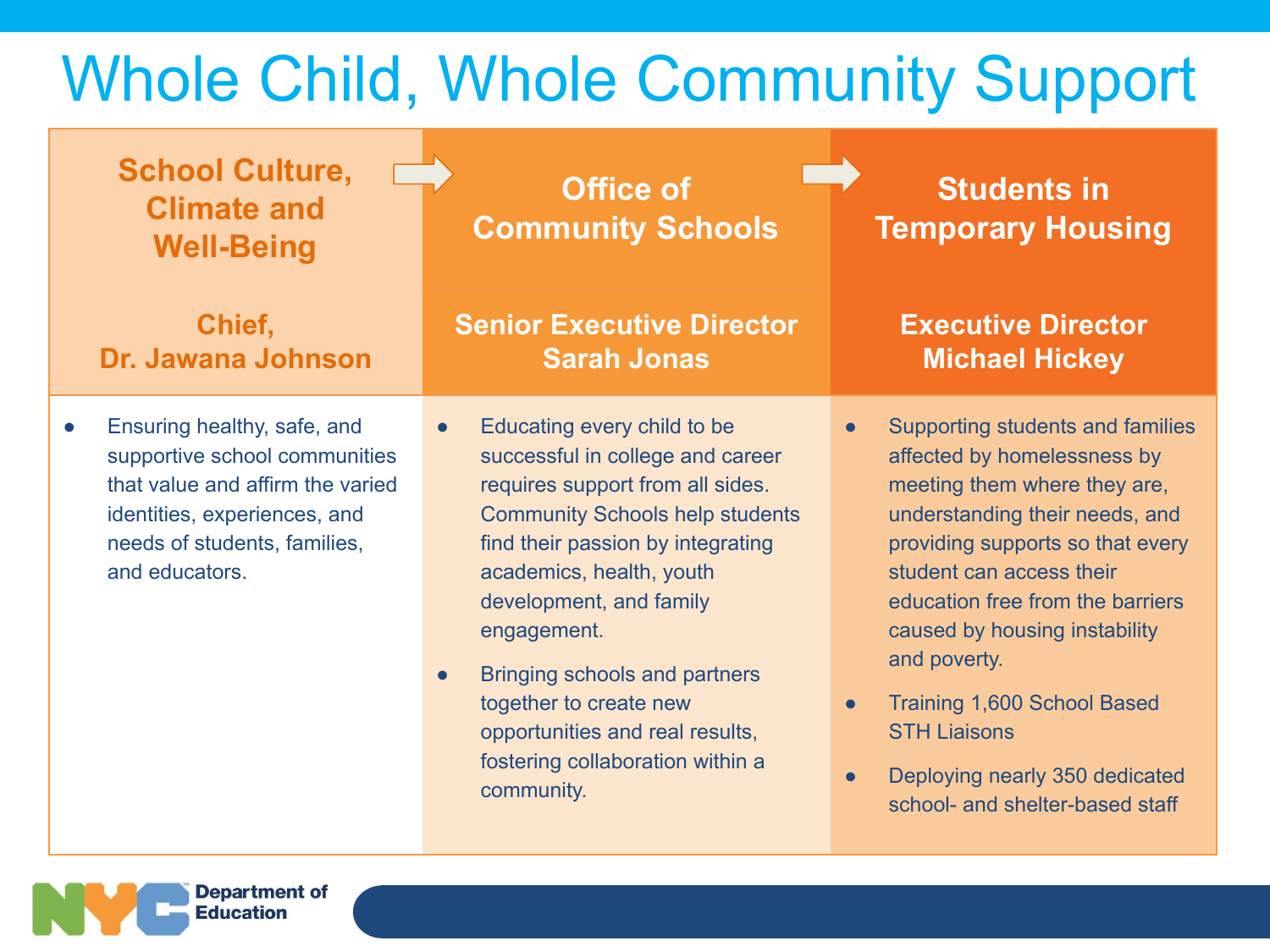## Dedicated Staff Support Schools, Shelters



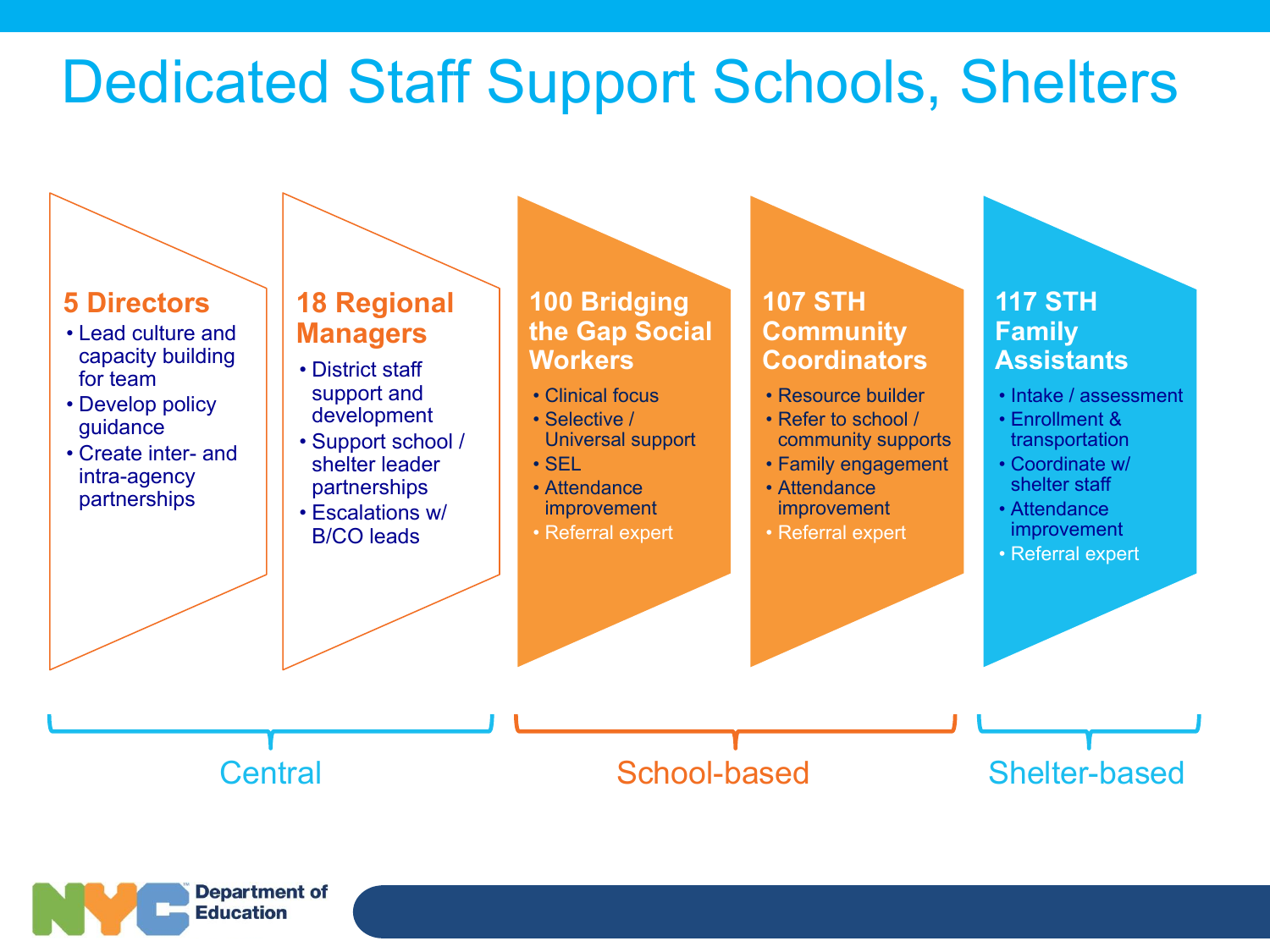## Dedicated Staff Support Schools, Shelters

#### **All 1,600 schools in NYC have a school-based STH Liaison (STH SBL)**

- The STH SBL is appointed by the principal to make sure students in temporary housing at their school are getting the support they need, including:
	- Identifying all students in the school that are affected by homelessness
	- Helping to plan how Title I STH Funds can be used most effectively
	- Resolving transportation needs for students who travel long distances
	- Supporting students and families with school selection and enrollment
	- Making referrals to other city agency and community supports

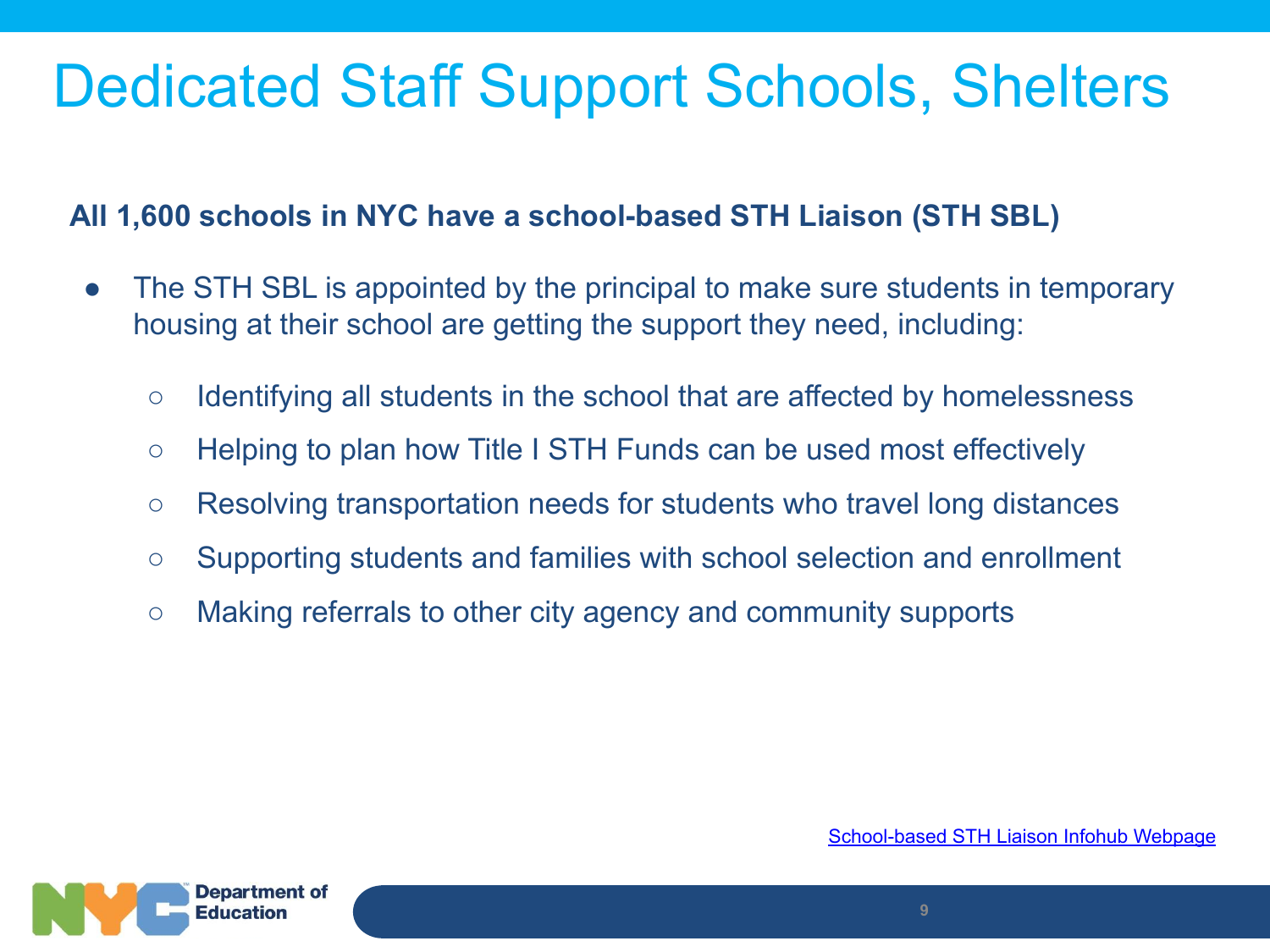# Addressing Needs Across Our System

| <b>Key roles</b>                                                                                | <b>Main Activities</b>                                                                                                                                                                                      | <b>Intended results</b>                                                                                                                                   |
|-------------------------------------------------------------------------------------------------|-------------------------------------------------------------------------------------------------------------------------------------------------------------------------------------------------------------|-----------------------------------------------------------------------------------------------------------------------------------------------------------|
| <b>Support students in</b><br>accessing school and<br>community resources                       | Identify every student affected by homelessness or<br>living in foster care<br>Advocate for prioritized needs based on data<br>$\bullet$<br>Connect students w/ school, community services<br>$\bullet$     | Students feel safe, supported<br>$\bullet$<br>Students are prioritized based on<br>need                                                                   |
| <b>Help families navigate</b><br>housing instability and<br>education access                    | Support every family in shelter<br>$\bullet$<br>Support enrollment<br>$\bullet$<br>Connect to DOE supports (iPads, transportation, etc.)<br>$\bullet$                                                       | Ensure families have equitable<br>$\bullet$<br>access to education                                                                                        |
| <b>Partner with schools to</b><br>strengthen student and<br>family engagement                   | Engage non-responsive students affected by<br>homelessness or living in foster care<br>Link to school and community resources<br>$\bullet$<br>Provide training and information to school staff<br>$\bullet$ | Connect school and shelter staff to<br>$\bullet$<br>deliver coordinated support for<br>students and families                                              |
| <b>Work w/ Borough</b><br><b>Citywide Offices (BCOs)</b><br>to solve system level<br>challenges | Engage Directors of Student Svcs, Guidance, Mental<br>$\bullet$<br>Health, MLL/ELL and Attendance Teachers<br>Link to community resources<br>$\bullet$<br>Provide training and information<br>$\bullet$     | Build relationships, knowledge,<br>$\bullet$<br>systems to support schools<br>Solve escalated, complex<br>$\bullet$<br>challenges for individual students |
| <b>Guide DOE Central to</b><br>build stronger strategies<br>and policies                        | Develop policy and guidance<br>$\bullet$<br>Link to community resources<br>$\bullet$<br>Provide training and information<br>$\bullet$<br>Partner w/ other city agencies                                     | Ensure compliance and support<br>$\bullet$<br>innovation through promising<br>practices for the entire DOE                                                |

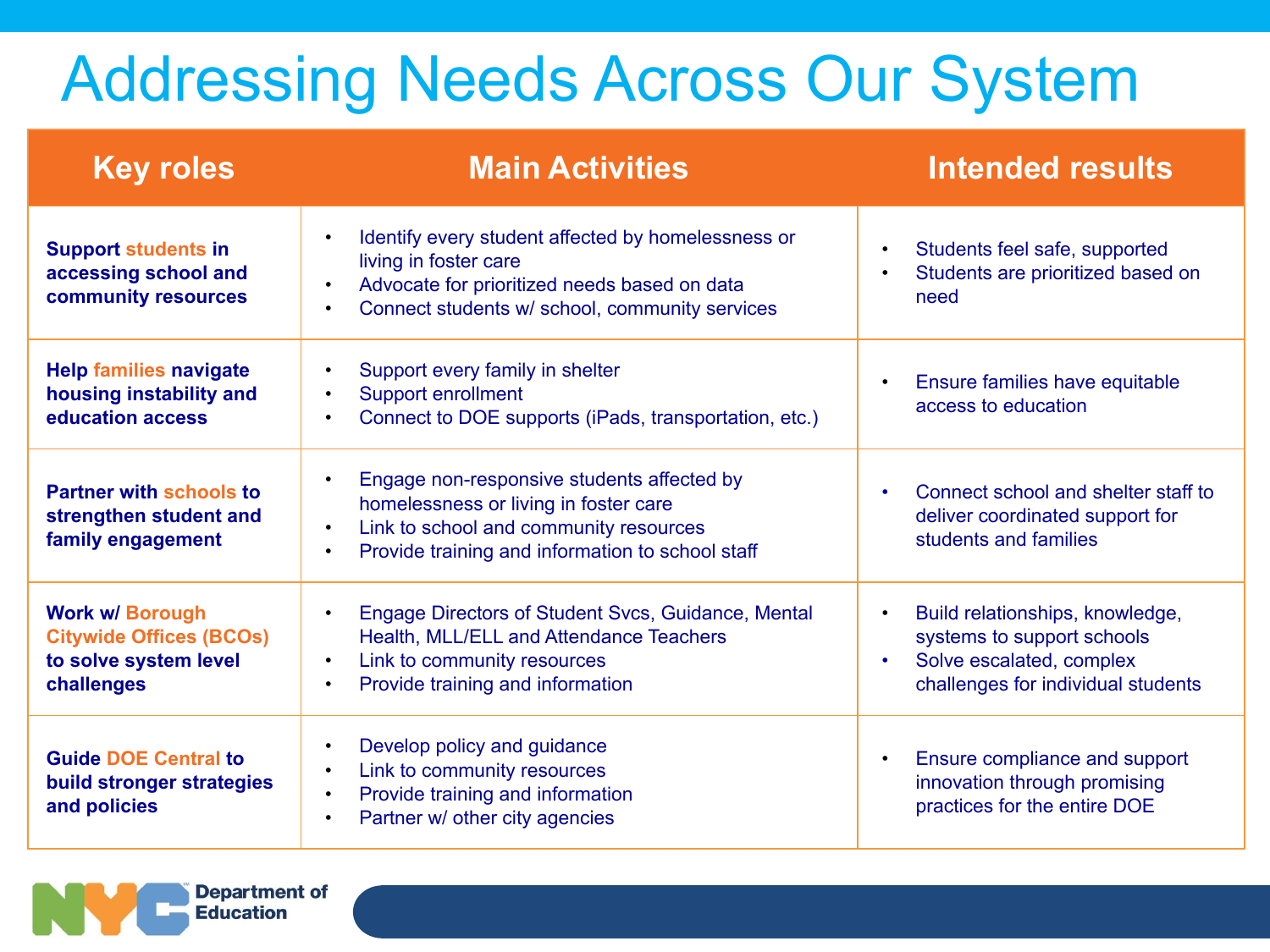## Conducting Systems Change DOE Wide

**ARP-HCY planning and implementation**

**Advancing supports for students in foster care**

**Developing training and guidance DOE wide**

**Improving Title I STH compliance**

**Creating information management systems**

> **Department of** Education

- \$33 million (must be spent by Sept 2024)
- Ongoing Town Halls, inter- and intra-agency working groups
- Updating, improving policy
- Developing training and guidance
- Building intra- inter-agency partnerships
- $\#$ STHAchieve annual conference (~1K)
- Annual STH SBL training (~1.6K)
- Inter-agency frontline staff  $(\sim 2K)$
- **Transportation / busing task force**
- Monitoring school planning, spending
- Developing guidance, best practices
- Inter-agency data sharing
- Moving from paper to online workflows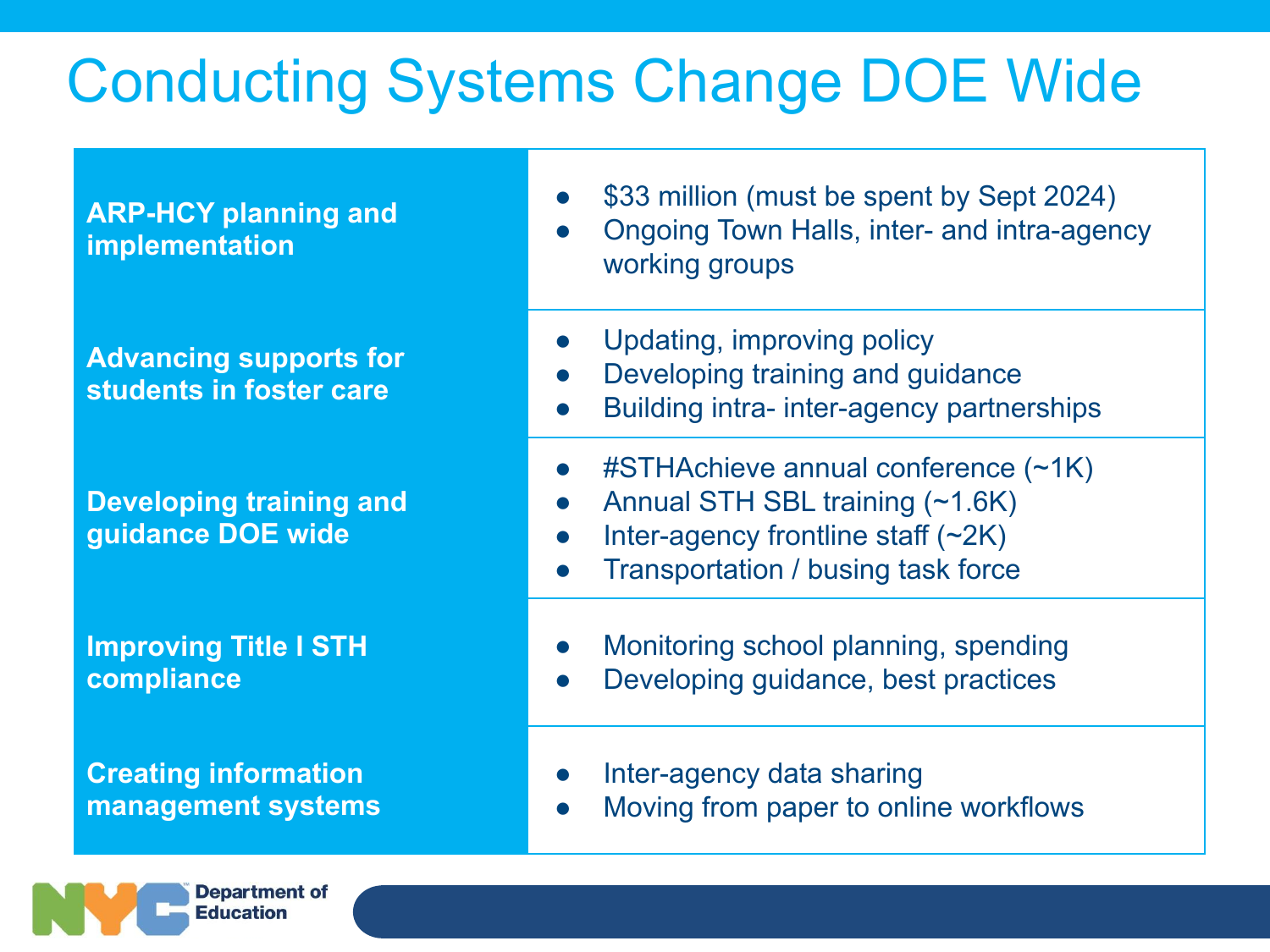# Addressing Needs Across Our System

| <b>Program Name</b>                                             | <b>Total</b>         |
|-----------------------------------------------------------------|----------------------|
| STH DOE central staffing, training and professional development | $\sim$ \$7 million   |
| 100 Bridging the Gap Social Workers in high STH schools         | $\sim$ \$14 million  |
| 107 STH Community Coordinators in high STH schools              | $\sim$ \$11 million  |
| 117 STH Family Assistants in shelters                           | $\sim$ \$7 million   |
| Nursing services in high STH schools                            | $\sim$ \$.9 million  |
| Mental health and vision screening services in high STH Schools | $\sim$ \$2.5 million |
| Students in Temporary Housing Title I Funding (all schools)     | \$72 million         |
| Title I Funding for District 75 schools                         | $~52$ million        |
| <b>NYC DOE FY22 Budget for Homeless Services</b>                | $\sim$ \$116 million |

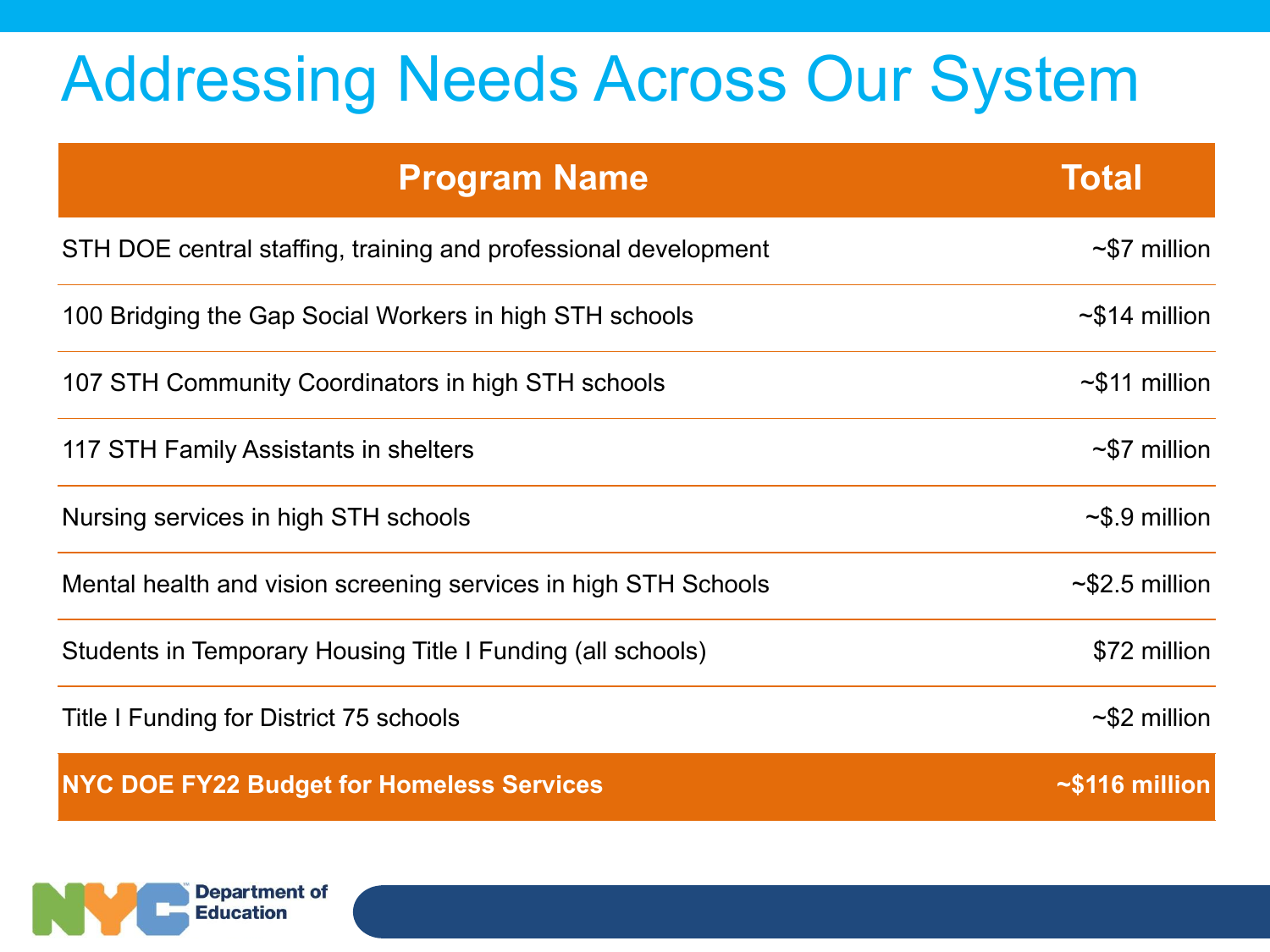## NYC DOE STH Contact & Program Info

#### **[Family Facing STH Page:](https://www.schools.nyc.gov/school-life/special-situations/students-in-temporary-housing)**

- *1. Overview of student rights*
- *2. Contact Info for STH team*
- *3. Student & family resources*

#### [https://www.schools.nyc.gov/sth](https://www.schools.nyc.gov/school-life/special-situations/students-in-temporary-housing)



#### **[School Facing STH Pages:](https://infohub.nyced.org/sth)**

- *1. Students in Temporary Housing team*
- *2. School-based STH Liaisons*
- *3. STH Enrollment*
- *4. STH Transportation*
- *5. STH Identification & Data Entry*
- *6. Title I STH Funds*

#### <https://infohub.nyced.org/sth>

| Department of<br><b>Education</b><br><b>InfoHub</b>                                                                                                                                  | Family Website L'<br>Search          | <b>DOE Applications and Systems</b> | <b>Sign Out</b><br>Calendar<br>Q |  |  |  |  |
|--------------------------------------------------------------------------------------------------------------------------------------------------------------------------------------|--------------------------------------|-------------------------------------|----------------------------------|--|--|--|--|
|                                                                                                                                                                                      |                                      |                                     |                                  |  |  |  |  |
| Working with the DOE -<br>Reports -                                                                                                                                                  | In Our Schools -<br>HR/Roles -       | School Year -                       | DOE Topics -                     |  |  |  |  |
| Home • DOE Topics • Special Populations • Students in Temporary Housing                                                                                                              |                                      |                                     |                                  |  |  |  |  |
|                                                                                                                                                                                      | <b>Students in Temporary Housing</b> |                                     |                                  |  |  |  |  |
| Who are students in temporary housing?<br>$\checkmark$                                                                                                                               |                                      |                                     |                                  |  |  |  |  |
| <b>What is the McKinney-Vento Act?</b>                                                                                                                                               |                                      |                                     |                                  |  |  |  |  |
| What is Chancellor's Regulation A-780?                                                                                                                                               |                                      |                                     |                                  |  |  |  |  |
| Students in Temporary Housing Team >                                                                                                                                                 |                                      |                                     |                                  |  |  |  |  |
| The STH team is supported by the Office of Community Schools including Bridging the Gap Social Workers, STH Community<br>Coordinators, Family Assistants, and STH Regional Managers. |                                      |                                     |                                  |  |  |  |  |

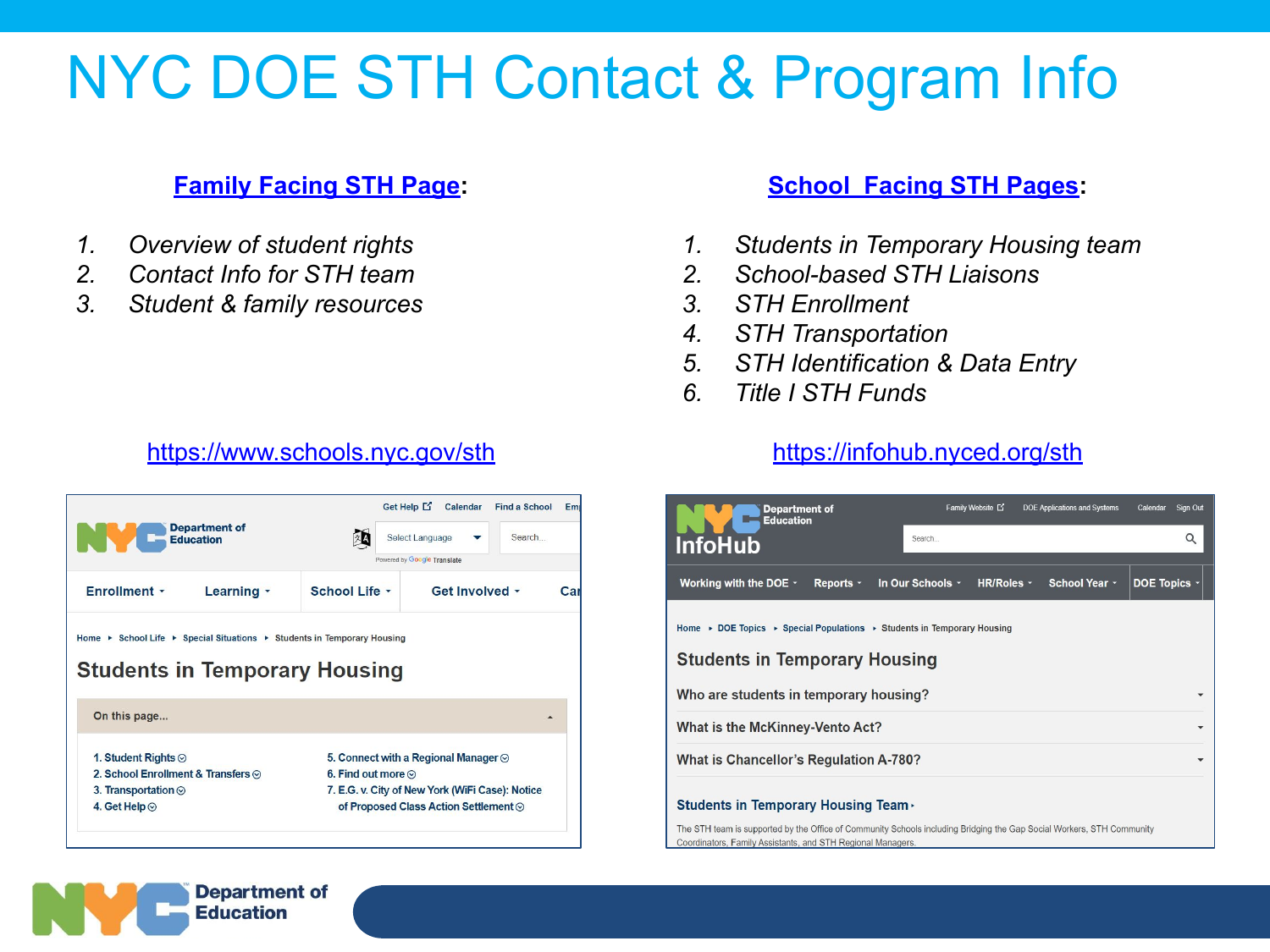## Additional Useful Information

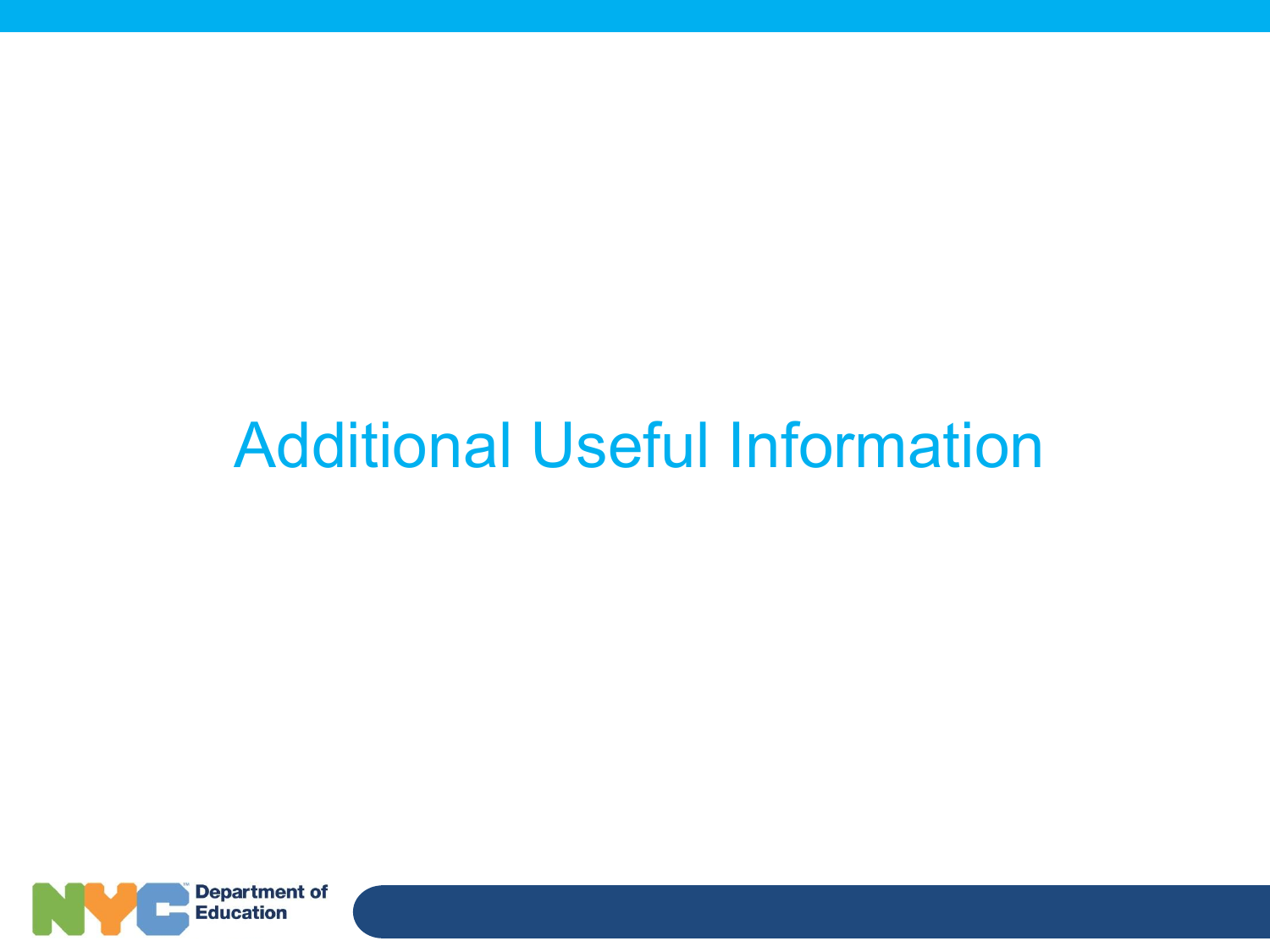# Overview of NYC Shelter Systems

| <b>Shelter Type</b>                         | <b>Agency Lead</b>                                                    | <b>Key Info</b>                                                                                                                                                           |
|---------------------------------------------|-----------------------------------------------------------------------|---------------------------------------------------------------------------------------------------------------------------------------------------------------------------|
| <b>Family Shelters</b>                      | <b>Department of Homeless</b><br>Services (DHS)                       | • 90% of families housed here<br>Enter in-person at PATH: 151 East 151st<br>$\bullet$<br><b>Street, Bronx</b><br><b>DHS Family w/ Children Shelters Info</b><br>$\bullet$ |
| <b>Domestic Violence</b><br><b>Shelters</b> | <b>Human Resources</b><br><b>Administration (HRA)</b>                 | Access through PATH, or<br>٠<br>Call 1-800-621-HOPE (4673)<br>۰<br><b>HRA DV Supports</b><br>$\bullet$                                                                    |
| <b>Emergency Housing</b><br><b>Shelters</b> | Department of Housing<br><b>Preservation and</b><br>Development (HPD) | For families displaced by fire, flood, or<br>$\bullet$<br>vacate order<br>Call 212-863-8561<br>$\bullet$<br><b>HPD Emergency Housing</b><br>$\bullet$                     |
| <b>Runaway Youth Shelters</b>               | Department of Youth and<br><b>Community Development</b><br>(DYCD)     | Only serves runaway and homeless youth<br>(RHY)<br>Call Youth Connect at 800-246-4646<br><b>DYCD RHY Supports</b><br>$\bullet$                                            |

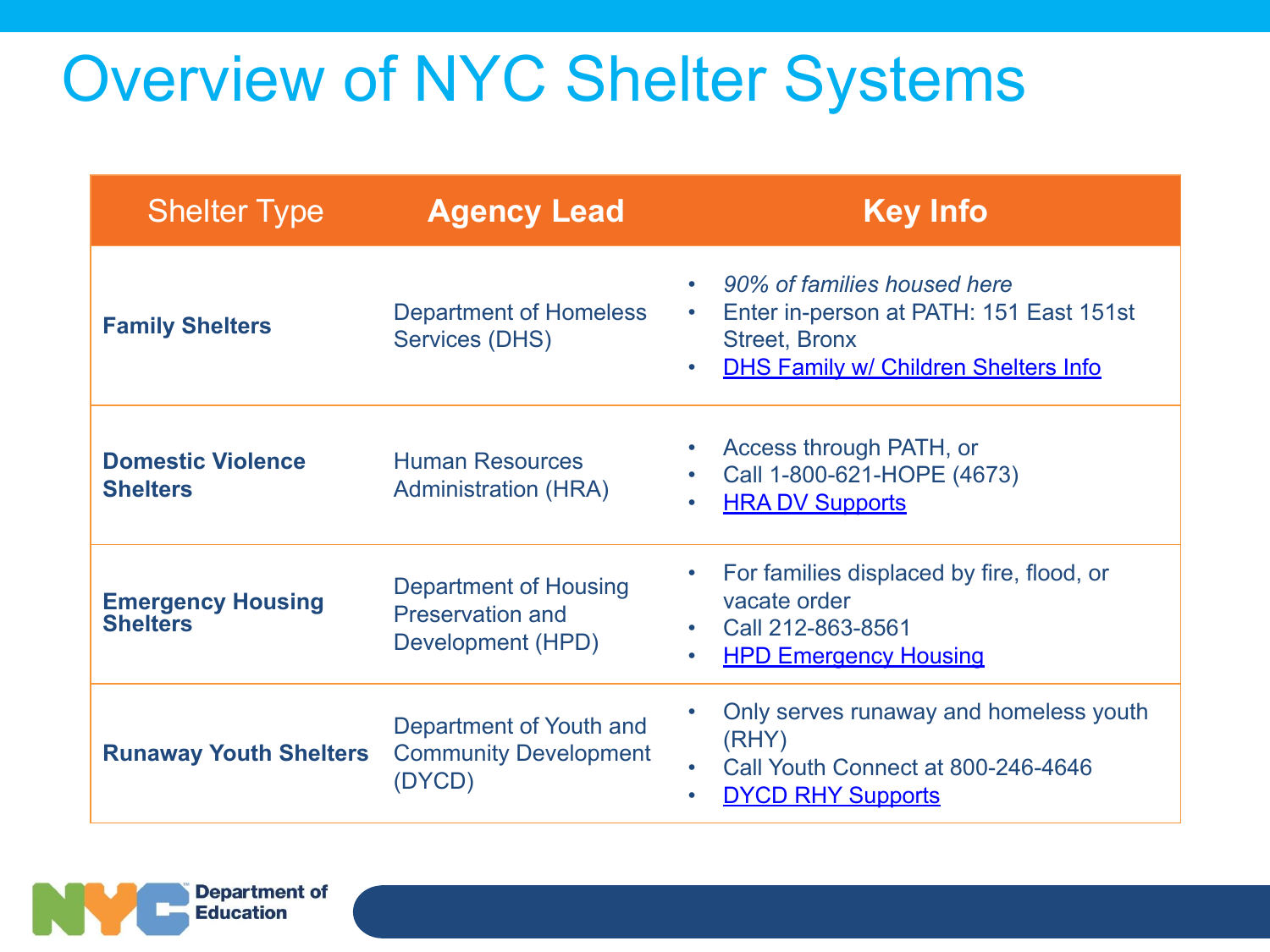# Finding Housing, Food, Healthcare, Jobs

### **STH Resource Guide: [sth.cityofnewyork.us](http://sth.cityofnewyork.us/)**

| The Benefits Navigator is now called the STH Resource Guide <b>E3</b>                                                                                                                                                                                               |                 |                 |       |                              |  |
|---------------------------------------------------------------------------------------------------------------------------------------------------------------------------------------------------------------------------------------------------------------------|-----------------|-----------------|-------|------------------------------|--|
| <b>STH</b> Resource Guide                                                                                                                                                                                                                                           | <b>Benefits</b> | <b>Agencies</b> | About | $\alpha$                     |  |
| $\mathbb{Z}$<br>For NYC Families & Students in Temporary Housing                                                                                                                                                                                                    |                 |                 |       | $\overline{X}_{A}$ Translate |  |
| This is a quide to navigating New York City's public services. It was made with and<br>for families of students living in temporary housing or experiencing homelessness<br>and the NYC Department of Education's Office of Students in Temporary Housing<br>(STH). |                 |                 |       |                              |  |
| Find answers to common questions below:                                                                                                                                                                                                                             |                 |                 |       |                              |  |
| • How do I get immediate housing support?                                                                                                                                                                                                                           |                 |                 |       |                              |  |
| • What does temporarily housed mean?                                                                                                                                                                                                                                |                 |                 |       |                              |  |
| • Does housing status change my child's schooling?                                                                                                                                                                                                                  |                 |                 |       |                              |  |
| Can my child get transportation to school or enroll in school closer to shelter?<br>$\bullet$                                                                                                                                                                       |                 |                 |       |                              |  |

• How can I feed my family?

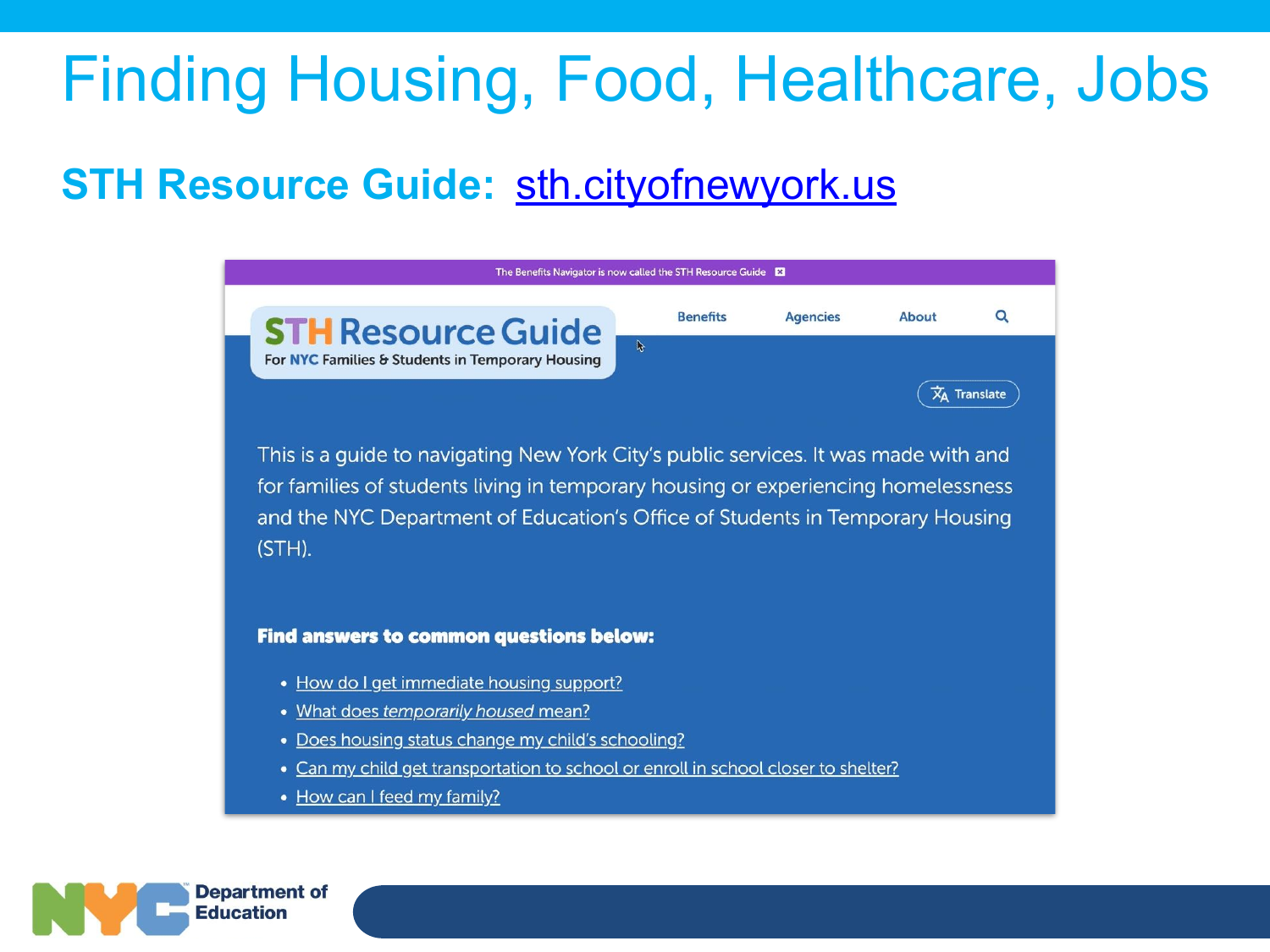## Unaccompanied Youth

Unaccompanied youth are students **not** in the physical custody of their parent or legal guardian; this includes young people who

- Have run away from home,
- Have been kicked out of their homes, or
- Have been abandoned by parents.

There is no age limit for unaccompanied youth, but these students are most often in their teens.

#### **Unaccompanied Youth are eligible for all rights under McKinney-Vento and Chancellor's Regulations A-780 if they also lack a fixed, adequate, and regular nighttime residence.**

**Reminder:** An offer to return home or financial support from a parent does not disqualify a youth from being unaccompanied and supported by McKinney-Vento.